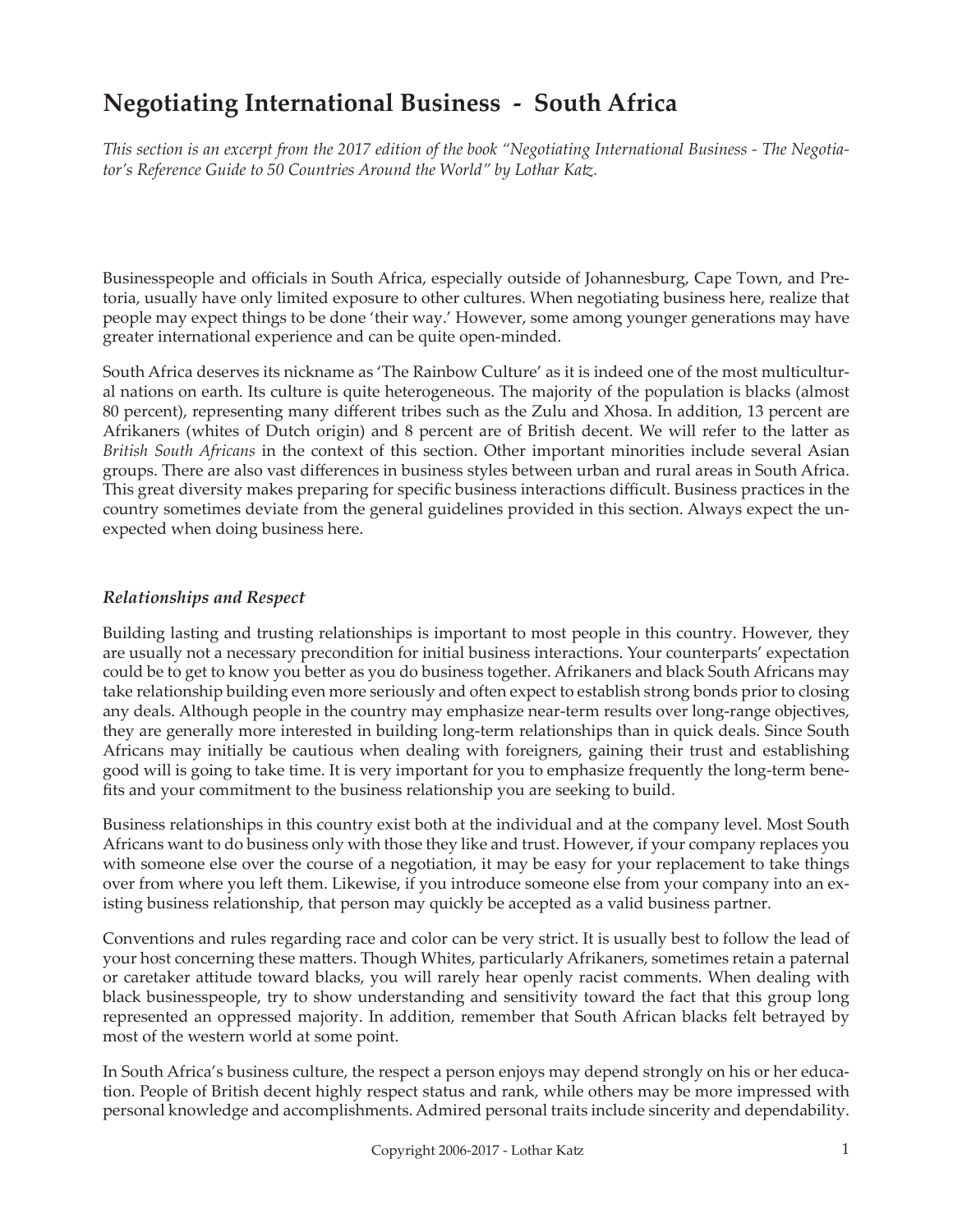### *Communication*

While English is widely spoken, it is only one of eleven official languages of the country. Most white South Africans are bilingual, speaking English and Afrikaans, which is closely related to Dutch. Blacks speak their own native tongues and may have a working knowledge of Afrikaans and/or English.

Businesspeople in this country usually speak in a controlled fashion, only occasionally raising their voices to make a point. At restaurants, especially those used for business lunches and dinners, keep conversations at a quiet level. Being loud could be regarded as bad manners. Interrupting others is often considered rude. Periods of silence do not necessarily convey a negative message. Afrikaners and British South Africans rarely show their emotions openly, but Blacks may be less restrained. People generally converse while standing around two to three feet apart, possibly closer among Blacks.

While most South Africans avoid confrontation, levels of directness can vary greatly. Afrikaners are often much more direct and can be quite blunt. They do not find it difficult to say 'no' if they dislike a request or proposal. Afrikaners value straightforwardness and honesty much more highly than tact or diplomacy. They generally dislike vague statements and openly share opinions, concerns, and feelings with others. British South Africans are often somewhat vague and can be hard to read. While you may occasionally get a direct 'no,' evasive responses like 'I'll get back to you' could indicate a lack of interest in what you have to offer. Black South Africans, on the other hand, can be more indirect than the other groups. Instead of 'no,' you may receive seemingly ambiguous answers, such as 'I am not sure,' 'we will think about it,' or 'this will require further investigation.' Each of these could mean 'no,' as does a 'yes' that sounds hesitant or weak. Alternatively, a respondent could deliberately ignore your question. With Blacks, extended silence likely communicates a negative message.

Gestures are usually subtle, especially among British South Africans. Physical contact is rare among Whites but can be frequent among Blacks. However, never touch someone's head, not even that of a child. Do not use your fingers to point at others. Instead, point with your head. Eye contact should be frequent as this conveys sincerity. However, make it less frequent with a superior and do not stare at people.

# *Initial Contacts and Meetings*

Having a local contact can be an advantage but is usually not a necessary precondition to doing business here.

Negotiations in the country may be conducted by individuals or teams of negotiators. It is advisable that teams be well aligned, with roles clearly assigned to each member. With Blacks, Changing a team member could require the relationship building process to start over and should be avoided. It will be noted very favorably if a senior executive attends the initial meeting for your company. There will not be an expectation for this executive to attend future meetings.

Scheduling meetings in advance is required. However, you can sometimes do this on short notice if the parties had previous business interactions. Since South Africans want to know who they will be meeting, provide details on titles, positions, and responsibilities of attendees ahead of time. Agreeing on an agenda upfront can also be useful. That agenda will usually be followed. While meetings may not start on time, South Africans generally expect foreign visitors to be punctual. Avoid being more than 5 to 10 minutes late. Black South Africans may be less concerned with time. Displaying anger if you have to wait reflects poorly on you.

Names are usually given in the order of first name, family name. Use *Mr./Mrs./Miss* plus the family name. If a person has an academic title, use it instead, followed by the family name. Before calling South Africans by their first names, wait until they offer it. Introductions are accompanied by firm handshakes. Men should wait for women to initiate handshakes.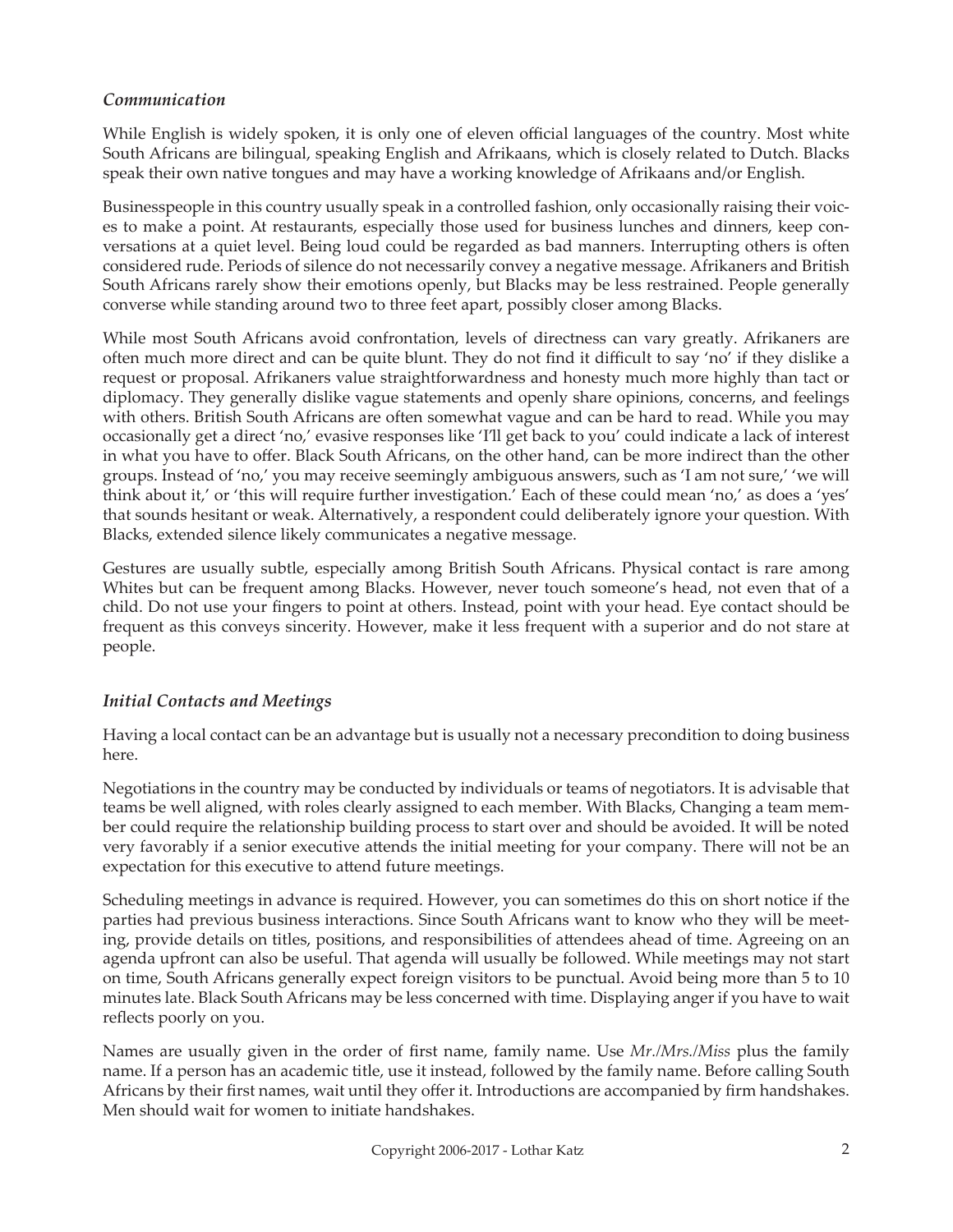The exchange of business cards is not an essential step, but it is best to bring a sufficient supply. They may sometimes be exchanged at the end rather than the beginning of the meeting. Having your card printed in English is usually sufficient. Show doctorate degrees on your card and make sure that it clearly states your professional title, especially if you have the seniority to make decisions. Offer your card to everyone present. If someone does not give you his or her card, this may signal that the person does not want to do business with you. When presenting your card, smile and keep eye contact, then take a few moments to look at the card you received. Next, place it on the table in front of you.

Meetings usually start with some polite small talk, which can be extensive with Afrikaners or Blacks. A sense of humor is appreciated, but know that South African humor is often dry and earthy. People rarely discuss their private lives around meetings and you should not inquire about their family or marital status. The overall meeting atmosphere is usually quite formal, especially early in the business relationship.

While one purpose of the initial meeting is to establish personal rapport and decide whether the other can be trusted, its primary focus will be on business topics. A first meeting will rarely lead to a straight decision.

The appearance of your presentation materials is not very important as long as you include good and easy-to-understand visuals. Keep your presentation short and to the point. South African businesspeople are not easily impressed with fancy slide presentations. Having your English-language handout materials translated into another local language is not required.

## *Negotiation*

**Attitudes and Styles –** Negotiation approaches in South Africa may depend on your counterparts' cultural background. With Afrikaners, the primary approach to negotiating is often to employ distributive and contingency bargaining. They can be quite competitive and may be unwilling to agree with compromises unless it is their only option to keep the negotiation from getting stuck. In contrast, Black and British South Africans may view negotiating as a joint problem-solving process. The latter are often willing to compromise as necessary to reach agreement, while Blacks may be inclined to leverage relationships as a way to resolve disagreements. They may also focus more on the longer-term benefits of the business deal than the other groups.

With all of the groups, the buyer is in a superior position but both sides in a business deal own the responsibility to reach agreement. South Africans believe in the concept of win-win and will expect you to reciprocate their respect and trust. It is strongly advisable to avoid open confrontation and to remain respectful and cooperative.

Should a dispute arise at any stage of a negotiation, you may be able to reach resolution through giveand-take compromising and appeals to your counterparts' fairness if you are negotiating with British South Africans. With the other groups, it can be best to leverage personal relationships and emphasize common interests and long-term benefits. Patience and creativity will pay strong dividends.

**Sharing of Information –** South African negotiators could spend considerable time gathering information and discussing details before the bargaining stage of a negotiation begins. Most of them believe in information sharing as a way to build trust. This does not mean that they will readily reveal everything you might want to know during your negotiation. However, negotiations can become very difficult if one side appears to be hiding information from the other.

**Pace of Negotiation –** How long your negotiation in South Africa may take can be hard to predict. Traditional companies may be very slow, spending considerable time gathering information, bargaining, and making decisions. Attempts to accelerate the process may be counterproductive, so be patient, and allow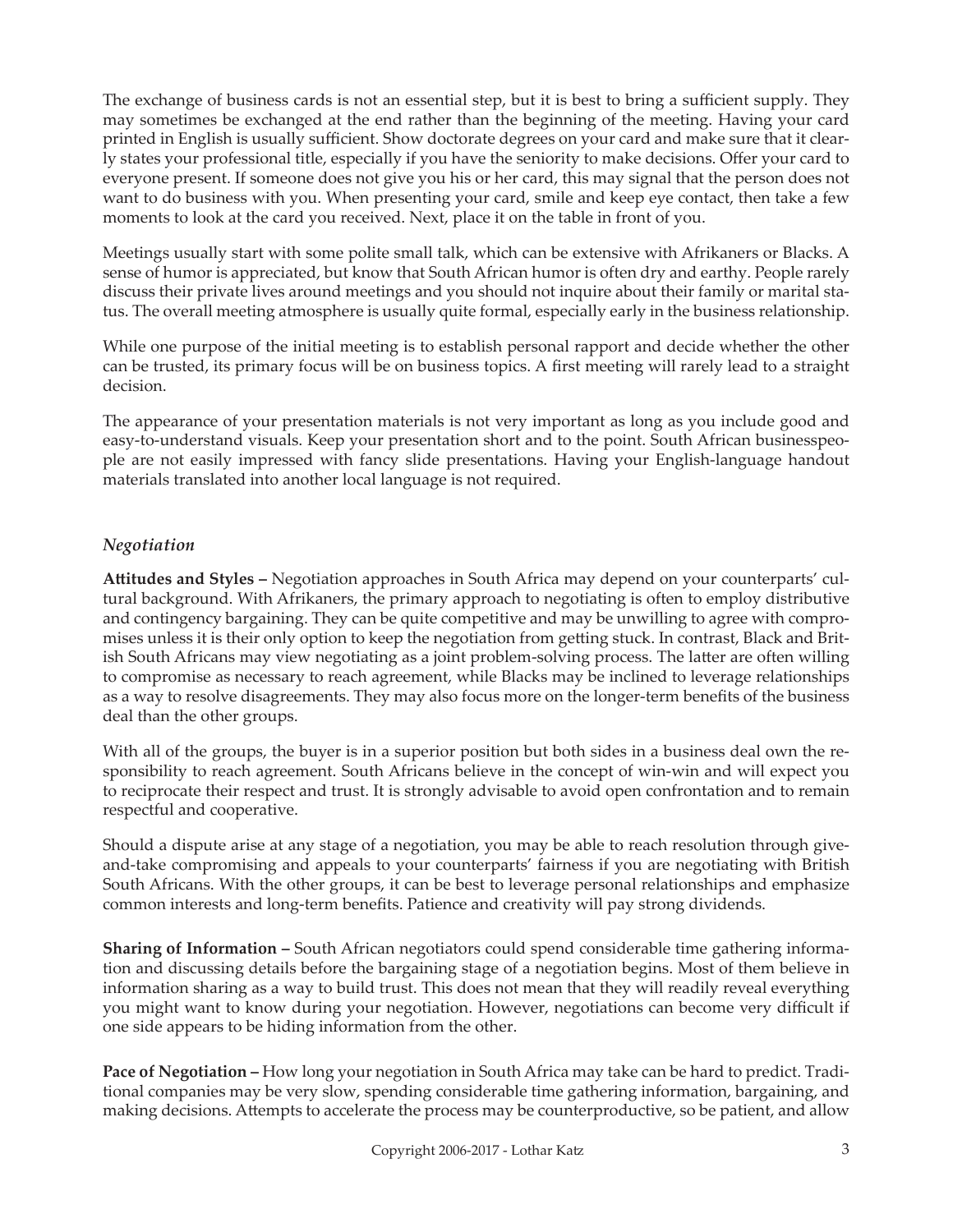plenty of time. On the other hand, South Africans can be decisive and quick on their feet, so you may be able to finish the negotiation in a short time span once you have managed to win their trust.

**Bargaining –** Cultural influences play a big role in the bargaining stage of a negotiation in South Africa. British South Africans view bargaining as a necessary element of the process to find a compromise between the parties, but often dislike haggling. They can be tough negotiators but will strive to play a 'fair game.' Prices may only move by about 20 percent or so between initial offer and final agreement. While Afrikaners are not overly fond of bargaining and dislike haggling, they can be quite good at both. With them, prices may move by 20 to 30 percent. Of all cultural groups in the country, Blacks may be most fond of both bargaining and haggling. When negotiating with someone from this group, be prepared that prices may move by 40 percent or more.

With all groups, it is best to avoid 'hard selling' as most South Africans strongly dislike that style. At times, white South Africans may appear passive, 'taking everything in.' However, they will take control of the negotiation at an opportune moment. Leave yourself room enough for concessions and prepare alternative options. Ask the other side to reciprocate if you make concessions. Offers to provide continuing service to a South African client, in spite of long distances, can also be valuable bargaining concessions. Businesspeople in the country often find it difficult to overcome the isolation imposed on them by geography.

South Africans usually prefer to negotiate in a straightforward style. They use deceptive techniques only infrequently, such as telling lies, sending fake non-verbal messages, pretending to be disinterested in the whole deal or in single concessions, misrepresenting an item's value, or making false demands and concessions. Do not take such tactics personally and refrain from lying at or grossly misleading your counterparts, as doing so could damage business relationships. Carefully orchestrated, 'good cop, bad cop' can be an effective tactic to use in your own negotiation approach. Businesspeople may claim limited authority, stating that they have to ask for their manager's approval. This could be a tactic or the truth.

Negotiators in the country use pressure techniques only as long as these can be applied in a non-confrontational fashion. They may open with their best offer, show some intransigence, make final offers, or attempt to nibble. Silence could simply be a part of the conversation, although it may also signal rejection of a proposal. Be very careful when attempting to apply time pressure. This may offend your counterparts, as they strongly dislike being rushed. While the negotiation will not necessarily be over, they may become very reserved and cautious. Expiring offers and ultimatums are only a last resort when negotiating with South Africans. If they fail to draw an immediate positive reaction, the deal will be over.

Avoid all aggressive tactics in South Africa. Though Afrikaners may occasionally appear aggressive, this usually only reflects their direct and blunt style rather than any tactical behavior. Responding in kind is rarely productive. People will not shy away from open confrontation if challenged, but this is likely to deteriorate rather than strengthen your bargaining position. Signs of anger, threats, or warnings usually indicate that the negotiation is not going well. They are rarely used as a tactic. Opening with an extreme offer may be viewed as ungentlemanly or even childish. It should be avoided unless you are negotiating with Blacks, who may be more receptive to this approach. With all others, it is best to open with an offer that is already in the ballpark of what you really expect.

Emotional negotiation techniques, such as attitudinal bargaining, sending dual messages, attempting to make you feel guilty, or grimacing, may be employed by Blacks but are rare with others. It is best to remain calm. Blacks, and also Afrikaners, may appeal to the personal relationship, in which case it is important to show willingness to work with them on finding an acceptable solution.

South African businesspeople may employ defensive tactics such as changing the subject, blocking, asking probing or very direct questions, making promises, or keeping an inflexible position.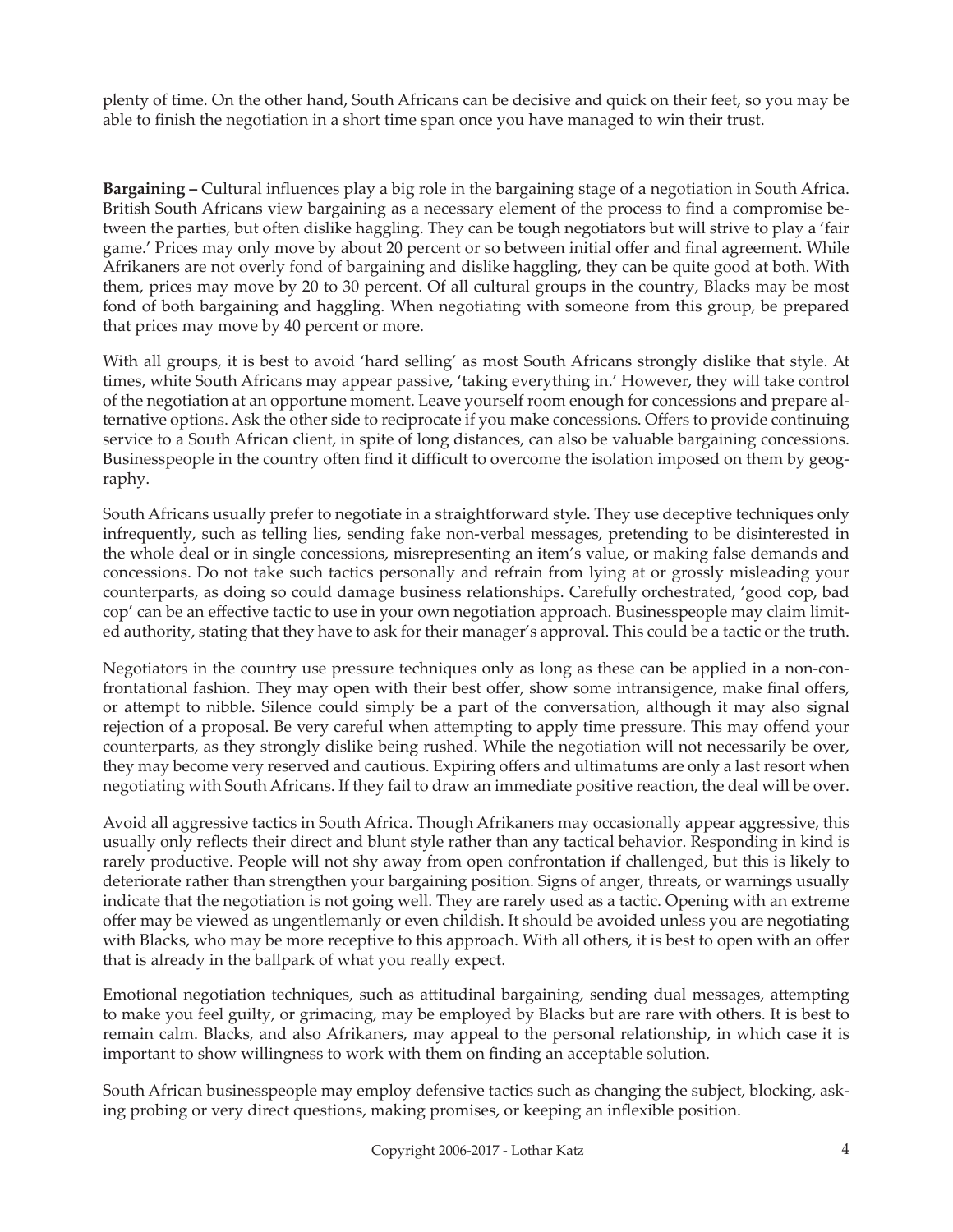Corruption and bribery are somewhat common in South Africa's public and private sectors. However, people may draw the line differently, viewing minor payments as rewards for getting a job done rather than as bribes. Also, keep in mind that there is a fine line between giving gifts and bribing. What you may consider a bribe, a South African could simply view a nice gift.

**Decision Making –** South African companies are often very hierarchical, and people expect to work within clearly established lines of authority. The decision maker is usually a senior executive who will consider the best interest of the group or organization. If decisions are made at lower levels, they often require top management approval, which can be time-consuming. Black managers often consult with others and carefully consider their inputs. This process can take a long time and requires patience. It is very important to learn about the company structure and win the support of people at all organizational levels who are involved in the negotiation, rather than focusing on upper management only.

With any of the cultural groups, it would be a mistake to expect decisions to be made instantly. Attempts to rush or put pressure on the process are not likely to succeed and may be counterproductive. Once a decision has been made, it may be very difficult to change.

When making decisions, white South African businesspeople may apply universal principles rather than considering the specific situation. They often dislike 'making exceptions,' even when arguments speak in favor of doing so. Personal feelings and experiences are considered mostly irrelevant in business negotiations, so people focus on empirical evidence, logical arguments, and objective facts. On the other hand, Blacks are often more interested in the specific situation at hand and may consider their feelings much more strongly than facts.

South African businesspeople are usually willing to take some risk, but often with great caution. If you expect them to support a high-risk decision, you may need to find ways for them to become comfortable with it first, for instance by explaining contingency plans, outlining areas of additional support, or by offering guarantees and warranties.

### *Agreements and Contracts*

Capturing and exchanging meeting summaries can be an effective way to verify understanding and commitments. However, handshakes and verbal agreements may be considered binding, especially among Blacks. Verify agreement repeatedly since there is always a risk of misunderstandings, but remain flexible and do not insist that everything be put in writing. Similarly, keep your commitments, whether made orally or in writing. A foreign company that people consider a 'deal breaker' will find it very difficult to continue doing business in the country.

Written contracts may be created in a wide range of styles, from high-level to very detailed. It can be advantageous to make sure that the contract clearly spells out commitments and performance standards, drawing your counterparts' attention to these passages if necessary. Signing the contract is often only a formality. South Africans believe that the primary strength of an agreement lies in the partners' commitment rather than in its written documentation.

It is strongly recommended to consult a local legal expert before setting up a business or signing a contract. South Africans generally prefer to resolve disputes out of court, but they will not shy away from taking legal action if deemed necessary. However, do not bring your attorney to the negotiation table as it may be viewed as a sign of mistrust.

Contracts are usually dependable, though your counterparts may not meet some of the terms to the letter. Your counterparts may have a somewhat casual approach to deadlines, especially if the contract is not very strict on that point. Business partners usually expect the other side to remain somewhat flexible if conditions change, which may include agreeing to modify contract terms.